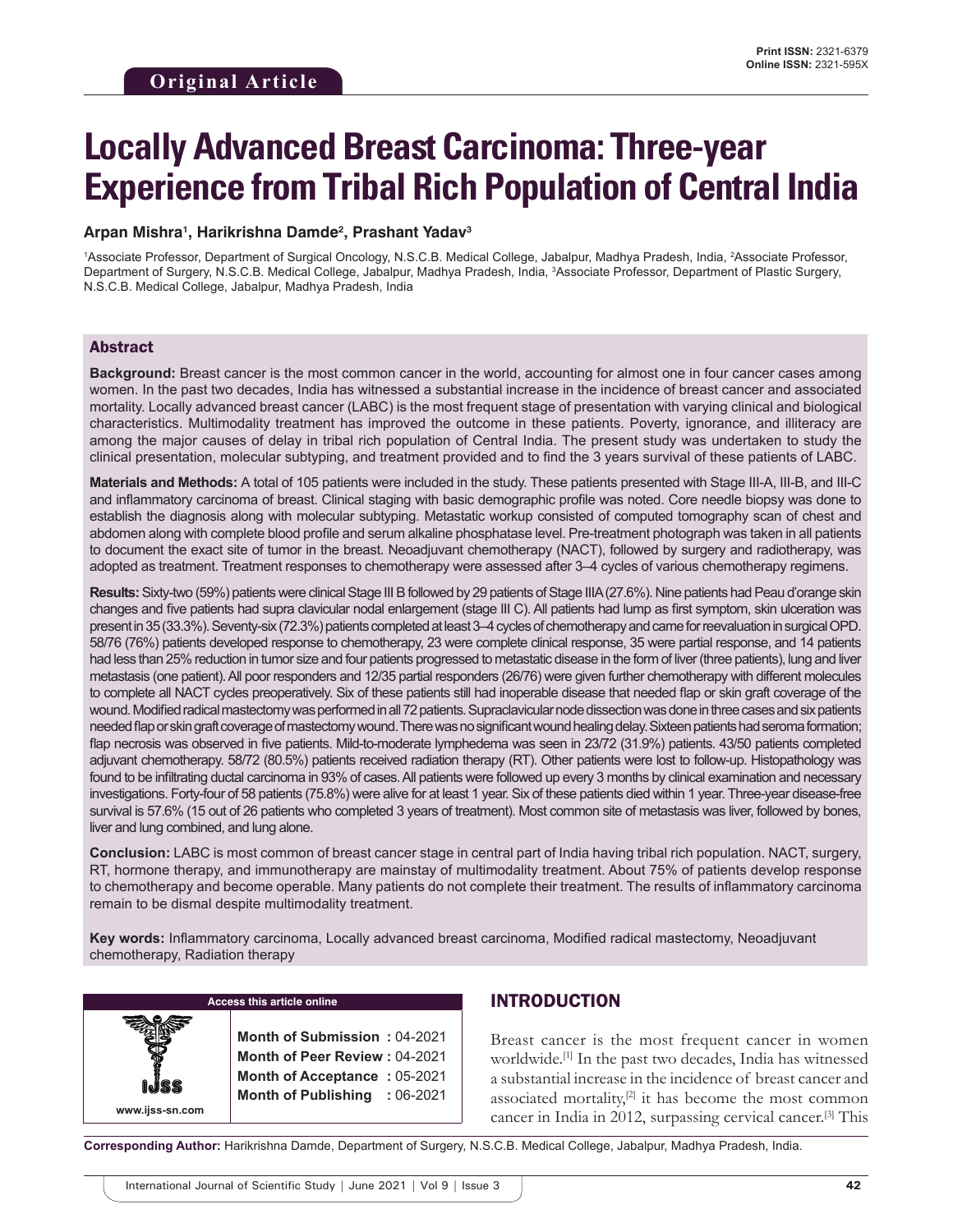is partly due to an actual decrease in the incidence of cervical cancer. However, mostly due to a rapid rise in the number of breast cancer cases, the incidence of this disease has been consistently increasing, and it is estimated that it has risen by 50% between 1965 and 1985. Breast cancer is more common in the younger age group in India between 40 and 49 years of age. Many of these patients are below 30 years.[4] Locally advanced breast cancer (LABC) is aggressive form of breast cancers. Although in the western world, only 10–20% of all breast cancer patients present as LABC, in India, 30–60% present as a LABC. Probable reasons for this higher incidence of LABC in India and other developing countries are illiteracy, poverty, limited availability of screening, and poor access to health-care facilities. LABC is a subset of breast cancer characterized by the most advanced breast tumors in the absence of distant metastasis. The need to identify labc as a separate group of breast cancers arose in view of the high associated rate of locoregional and systemic failure in the absence of metastasis at the time of presentation. The LABC definition includes any of these criteria, tumors more than 5 cm in size with regional lymphadenopathy (N1–3), tumors of any size with direct extension to the chest wall or skin, or both (including ulcer or satellite nodules), regardless of regional lymphadenopathy, presence of regional lymphadenopathy (clinically fixed or matted axillary lymph nodes, or any of infraclavicular, supraclavicular, or internal mammary lymphadenopathy) regardless of tumor stage.<sup>[5]</sup>

There is wide variation in clinical presentation of LABC from subtle skin involvement to huge tumor size with or without ulceration. It also includes bulky primary tumors without nodal metastasis. This poses a significant therapeutic challenge. Multimodality treatment has become the treatment of choice that aims to control locoregional disease and prolonging the survival rate with preservation of form and function of breast as far as possible, thus improving quality of life. Neoadjuvant chemotherapy (NACT) using anthracyclines and taxanes with or without trastuzumab (for patients with Her2neu-positive status) followed by surgery and radiation therapy (RT) is mainstay of treatment. Hormonal therapy is added for receptorpositive disease. About 70% of the women respond to NACT, 22% clinical complete response (cCR), and 49% partial response (PR).<sup>[6]</sup> Modified radical mastectomy is the most performed surgery post NACT. Breast conserving therapy (BCT) is not universally practiced across India. Resource constraints, lack of expertise, and unavailability of good pre-operative mammography are some of the limitations. In carefully selected patients, BCT can be safely practiced in 30%.[7]

The present study was undertaken to evaluate demographic profile, clinical presentation, stage, molecular subtypes, treatment modalities, and 3 years follow-up of patients presented in the tribal rich population of Central India.

## MATERIALS AND METHODS

Study subjects and design: One hundred and five patients of invasive breast cancer of clinical Stage III A, III B, and III C and inflammatory breast cancer (LABC as defined by the NCCN and TNM classification) presenting in the Department of Surgery, N.S.C.B. Govt. Medical College, Jabalpur, between March 2017 and February 2020 were included retrospectively. Ethical committee clearance was not needed as this was a retrospective observational study.

Clinical staging with basic demographic profile was noted. Core needle biopsy was done to establish the diagnosis along with molecular subtyping. Metastatic workup consisted of computed tomography scan of chest and abdomen along with complete blood profile and serum alkaline phosphatase level. Pre-treatment photograph was taken in all patients to document the exact site of tumor in the breast. NACT, followed by surgery and radiotherapy, was adopted as treatment. Treatment responses to chemotherapy were assessed after 3–4 cycles of various chemotherapy regimens.

NACT response was assessed as complete clinical response if no palpable tumor in the breast and axilla, PR, if  $>50\%$ reduction in the size of tumor, stable disease, if  $\leq 50\%$ reduction and progression, and if tumor size increased or patient developed metastasis.

All patients with early breast cancer and metastatic breast cancer at presentation were excluded from the study.

## **Statistical Analysis**

Contiguous data are expressed as mean and median. Categorical data were analyzed as proportion and percentage. Analysis was done using MS Excel and SPSS.

# RESULTS

Two hundred and forty patients of breast cancer were admitted during the study period. One hundred and five (43.5%) patients were LABC with mean age of 47.4 years (range 28–86 years). Sixty-seven patients (63.8%) belonged to 40–60 years, 15 patients (14.2%) were younger than 40 years, and others were more than 60 years old. About 54.3% of women were premenopausal. Two of the patients had bilateral breast carcinoma, one 35 years old and other was 62 years old, both of the patients had bilateral LABC. Five patients (including one with bilateral disease) had one or more close family member with a history of breast or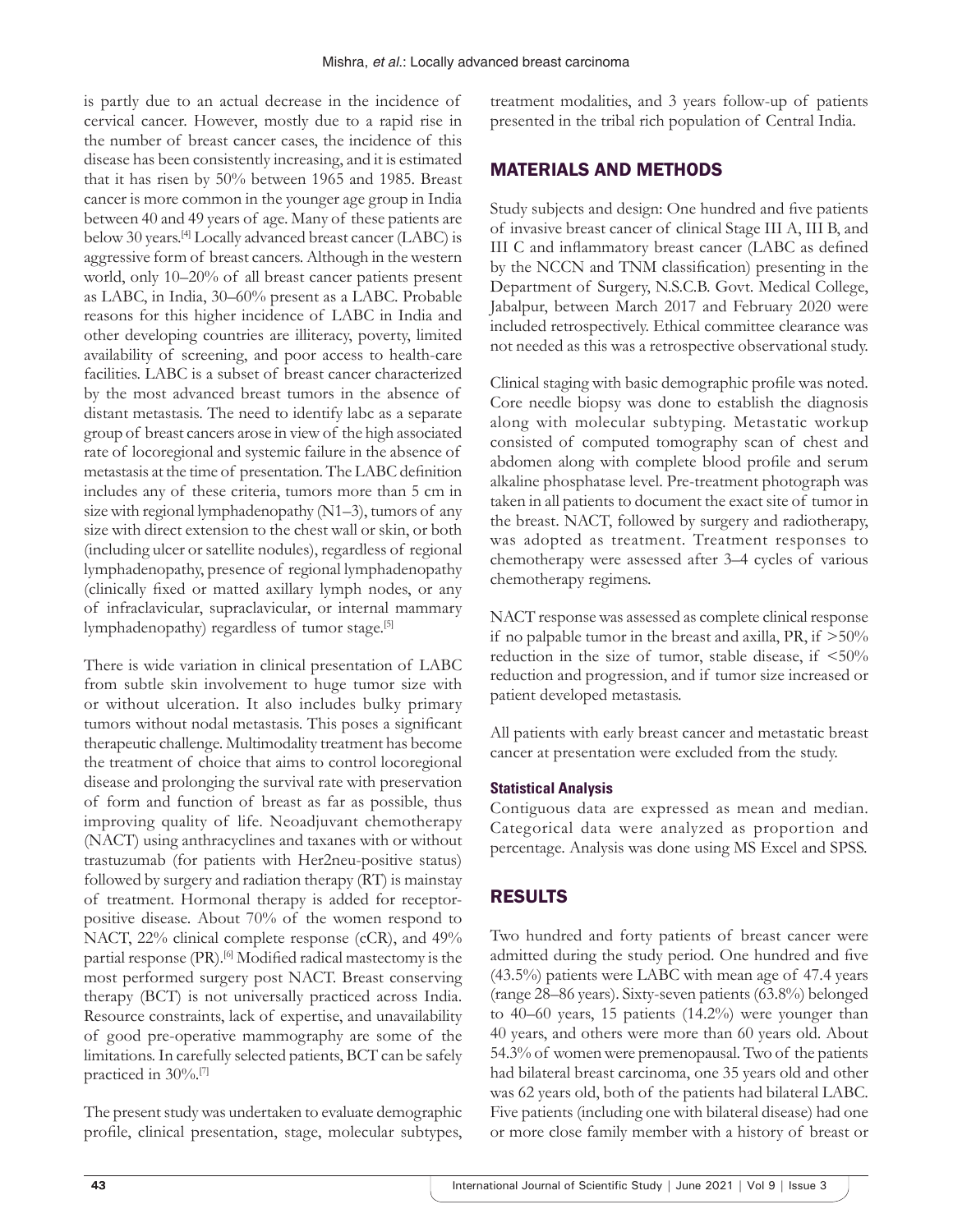ovarian cancer. Genetic testing was advised but could not do in any of these patients due to financial constraints. Eighteen patients were illiterate, 67 received education below primary level. Twelve patients went to middle school, five to higher secondary, and three were graduates. Progressively increasing lump of mean 8.2 months (range – 3 months–2 years) duration was the most common symptom (100%). Thirty-five patients had skin ulceration of varying size from 1 cm to 15 cm [Table 1].

Size of the lump ranged from 4 to 20 cm with a mean size of 6 cm. Median lump size was 5.5 cm with most patients (56.5%) having lump size between of 5 and 8 cm. Axillary node enlargement was present in 79 (75.2%) patients, 36 (34.2%) patients had matted or fixed axillary lymphadenopathy (N2 nodal stage), and 5 (4.7%) patients had supraclavicular node enlargement (N3 nodal stage).

Overall prevalence of luminal A, luminal B, HER2 enriched, and TNBC subtypes of breast cancer was 33.3%, 17.1%, 30.4%, and 34.2%, respectively [Table 2].

All patients were subjected to NACT using dose dense anthracycline-based chemotherapy. Seventy-six (72.3%)

| Table 1: Demographic profile of patients |                          |  |
|------------------------------------------|--------------------------|--|
| Age                                      | 47.4 years (28–86 years) |  |
| Patients with below poverty live card    | 96 (91.4%)               |  |
| Menopausal status                        |                          |  |
| Premenopausal                            | 57 (54.3%)               |  |
| Postmenopausal                           | 48 (45.7%)               |  |
| Duration of symptoms (months)            |                          |  |
| $3$                                      | 14 (13.3%)               |  |
| $3 - 6$                                  | 25 (23.8%)               |  |
| $6 - 12$                                 | 59 (56.1%)               |  |
| >12                                      | 07 (6.6%)                |  |
| Symptoms                                 |                          |  |
| Lump                                     | 105 (100%)               |  |
| Ulcer                                    | 35 (33.3%)               |  |
| Nipple discharge                         | 6(5.7%)                  |  |
| Nipple areola distortion                 | 14 (13.3%)               |  |
| Pain                                     | 29 (27.6%)               |  |
| Axillary swelling                        | 16 (15.2%)               |  |
| Arm lymphedema                           | 11 (10.4%)               |  |
| Peau d'orange                            | 9(8.5%)                  |  |
| Clinical stage                           |                          |  |
| III A                                    | 27                       |  |
| III B                                    | 69                       |  |
| III C                                    | 5                        |  |
| Inflammatory carcinoma                   | 09                       |  |

## **Table 2: Molecular subtypes (performed by IHC) of the patients**

| <b>Type</b>     | $n$ (%)  |
|-----------------|----------|
| Luminal A       | 35(33.3) |
| Luminal B       | 18(17.1) |
| Her-2 enriched  | 32(30.4) |
| Triple negative | 36(34.2) |

patients completed at least 3–4 cycles of chemotherapy and came for reevaluation in surgical OPD. 58/76 (76%) patients developed response to chemotherapy, 23 were complete clinical response, 35 were PR, and 14 patients had less than 25% reduction in tumor size and four patients progressed to metastatic disease in the form of liver (three patients), lung and liver metastasis (one patient) [Figure 1]. All poor responders and 12/35 partial responders (26/76) were given further chemotherapy with taxanes to complete all NACT cycles preoperatively. Eight patients had complete response with PR in 12 patients. Six of these patients still had inoperable disease that needed flap or skin graft coverage of the wound.

Modified radical mastectomy with level II or III axillary clearance was performed in all 72 patients. Supraclavicular node dissection was done in three cases. Six patients needed latissimus dorsi myocutaneous flap coverage of mastectomy wound. There was no significant wound healing delay except for three patients who needed resuturing of their wounds. Sixteen patients had seroma formation; flap necrosis was observed in five patients. Mild-to-moderate lymphedema was seen in 13/72 (18%) patients [Table 3]. 43/50 patients completed adjuvant chemotherapy. 58/72 (80.5%) patients received RT.

Histopathology was found to be infiltrating ductal carcinoma in 93% of patients. In patients who had cCR,

## **Table 3: Post-operative complications**

| <b>Complication</b>                          | $n=72$ (%) |
|----------------------------------------------|------------|
| Minor wound infection healed spontaneously   | 8(11.1)    |
| Complete wound dehiscence needed closure     | 1(1.3)     |
| Flap necrosis                                |            |
| <2 cm wide                                   | 5(6.9)     |
| >2 cm wide                                   | 2(2.7)     |
| Seroma beyond 2 weeks                        | 16 (22.2)  |
| Shoulder pain and restricted range of motion | 15(20.8)   |
| Paresthesia on medial side of arm            | 8(11.1)    |
| Lymphedema                                   | 23 (16.5)  |

## **Table 4: Histopathology**

| <b>Parameter</b>                         | $n$ (%)=72                   |
|------------------------------------------|------------------------------|
| Tumor type                               |                              |
| Infiltrating duct carcinoma              | 67 (93)                      |
| Medullary carcinoma                      | 3(4.1)                       |
| Colloid carcinoma                        | 2(2.7)                       |
| Pathological complete response           | 16/31 patients with complete |
|                                          | clinical response 22.2       |
| Mean number of involved nodes            | 4.5 (range $0 - 13$ )        |
| Nodal stage                              |                              |
| N <sub>0</sub>                           | 16(22.2)                     |
| $N1$ (1-3 nodes)                         | 14 (19.4)                    |
| N2 (4-9 nodes)                           | 25(34.7)                     |
| N3 (10 or more/supraclavicular<br>nodes) | 17(23.6)                     |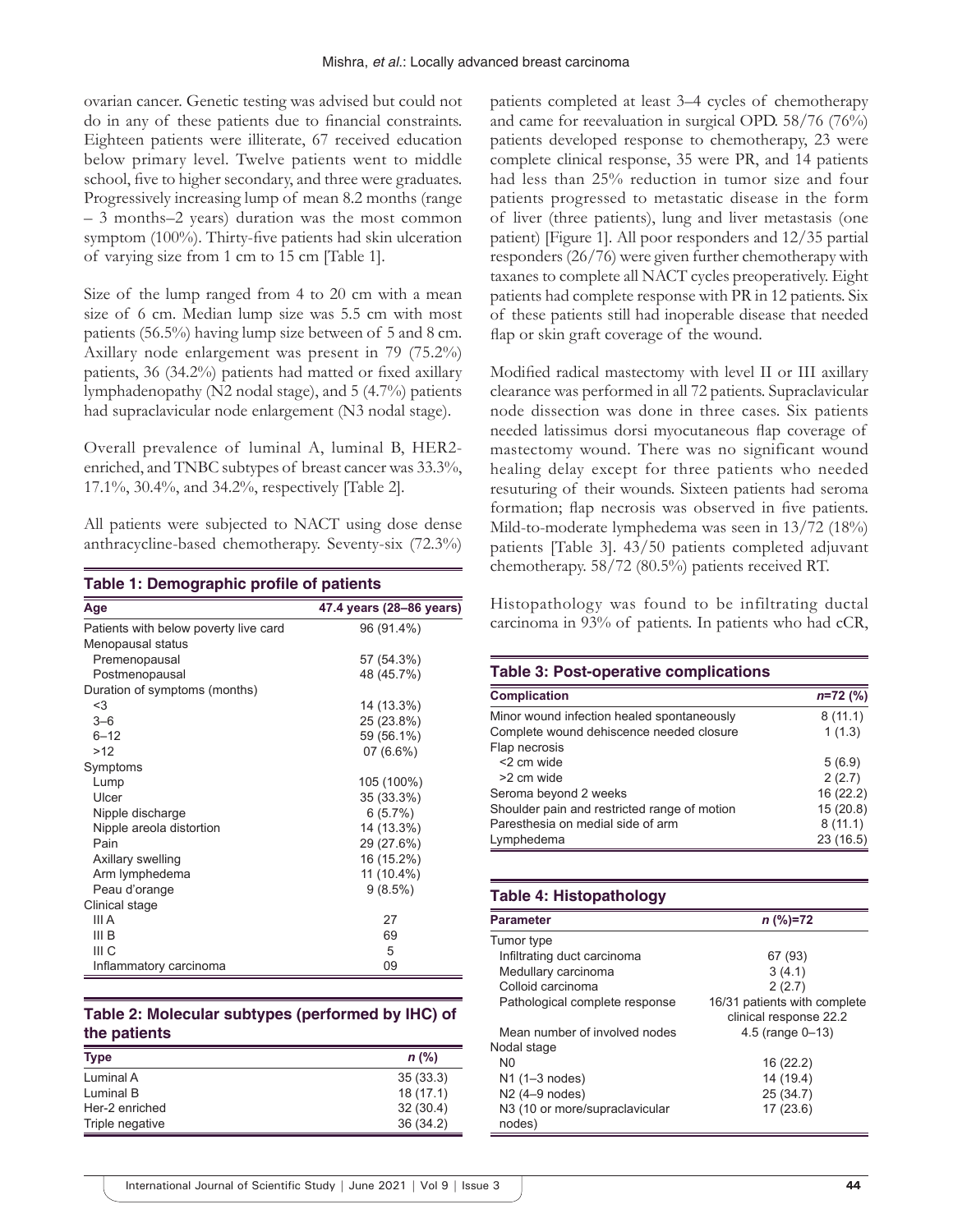

**Figure 1: Response to chemotherapy after 3–4 cycles of chemotherapy**

post-operative histology was showing no residual tumor only microcalcification/dysmorphic calcification with hyalinization, fibrosis, and sclerosis at the site of tumor [Table 4].

All patients were followed up every 3 months by clinical examination and necessary investigations. Forty-four of 58 patients (75.8%) were alive for at least 1 year. Six of these patients died within 1 year. Three-year disease-free survival (DFS) is 57.6% (15 out of 26 patients who completed 3 years of treatment). Most common site of metastasis was liver, followed by bones, liver and lung combined, and lung alone.

# **DISCUSSION**

Over the past 10 years or so, breast cancer has been rising steadily, and for the 1<sup>st</sup> time in 2012, breast cancer was the most common cancer in women in India, a way ahead of cervical cancer. This is partly due to an actual decrease in the incidence of cervical cancer. The annual percentage change in the incidence ranged from 0.46 to 2.56 for breast cancer.[7] LABC includes wide range of breast cancers with advanced primary tumors or advanced axillary nodal stage or both. It also includes an aggressive subgroup with poorer prognosis, inflammatory breast cancer.[8] Despite being easily palpable, LABC constitutes 30–60% of patients, although in the USA, only 10–20% of all breast cancer patients are LABC. Patient factors are the major cause for delayed presentation, followed by system delay.[9] Probable reasons of delay are illiteracy, poverty, and unavailability of resources and unawareness is an outcome of constant neglect due to patient and system factors. Multimodality treatment employing NACT, locoregional therapy, RT, hormone therapy, and immunotherapy are standard of

care. The intent of NACT specifically in the LABC includes earlier treatment of subclinical distant micrometastases, downstaging of the primary tumor, which may then allow for operability (including breast conservation surgery in some instances), and the ability for an *in vivo* assessment of response to specific systemic agents.[9] It is not clear, if there is any survival advantage from NACT specifically in LABC. The results of the neoadjuvant versus adjuvant chemotherapy trials in primary operable breast cancer demonstrate equivalent outcomes.[10,11] Addition of taxanes to anthracycline-based regimen improved DFS and OS in high-risk patients regardless of age, menopausal status, the number of nodes involved, and hormone receptor status.<sup>[12]</sup> The pathological complete response (pCR) has been shown to be an independent prognostic factor. Anthracyclines as NACT produced pCR rates of 2–13% and taxanes used either alone or with anthracyclines have shown to improve pCR rates to 16–20% and cCR from 18% to  $>25\%$ .<sup>[13,14]</sup> The addition of post-operative RT to surgery showed an improvement in local control and DFS.[15] Infiltrating lobular carcinomas form 2%–7% of the total breast cancers and mucinous carcinomas form 2%–3% of the special types of cancers. Mucinous carcinoma is more aggressive.[16] NACT may even permit breast preservation for patients with LABC. Overall pooled prevalence of luminal A, luminal B, HER2-enriched, and TNBC subtypes of breast cancer was 0.33 (95% CI 0.23–0.44), 0.17 (95% CI 0.12–0.23), 0.15 (95% CI 0.12–0.19), and 0.30 (95% CI 0.27–0.33), respectively.<sup>[17]</sup> About 34% of patients in our study were triple negative.

Parmar et al. published role of BCT in LABC post-NACT. Of the 664 women analyzed, 71% (469/664) of the women responded to NACT (22% cCR and 49% PR) and 28.3% (188/664) underwent BCT. At a median follow-up of 30 months, local relapse rate was 8% after BCT and 10.7% after mastectomy.[6] All our patients underwent mastectomy as facilities for good mammogram, sentinel node biopsy is not available.

At our center, 105 (43.5%) patients were LABC with mean age of 47.4 years (range 28–86 years). Sixty-seven patients  $(63.8\%)$  belonged to 40–60 years, 15 patients  $(14.2\%)$  were younger than 40 years, and others were more than 60 years old. About 54.3% women were premenopausal. This is comparable to various studies published in India.

The overall rate of complications of surgery was almost like other studies. In a study by Pramod *et al*., overall incidence of lymphedema was 41.1% and clinically significant lymphedema (moderate-to-severe lymphedema and symptomatic mild lymphedema) was observed in 16.8%.<sup>[18]</sup> This is comparable to our study.